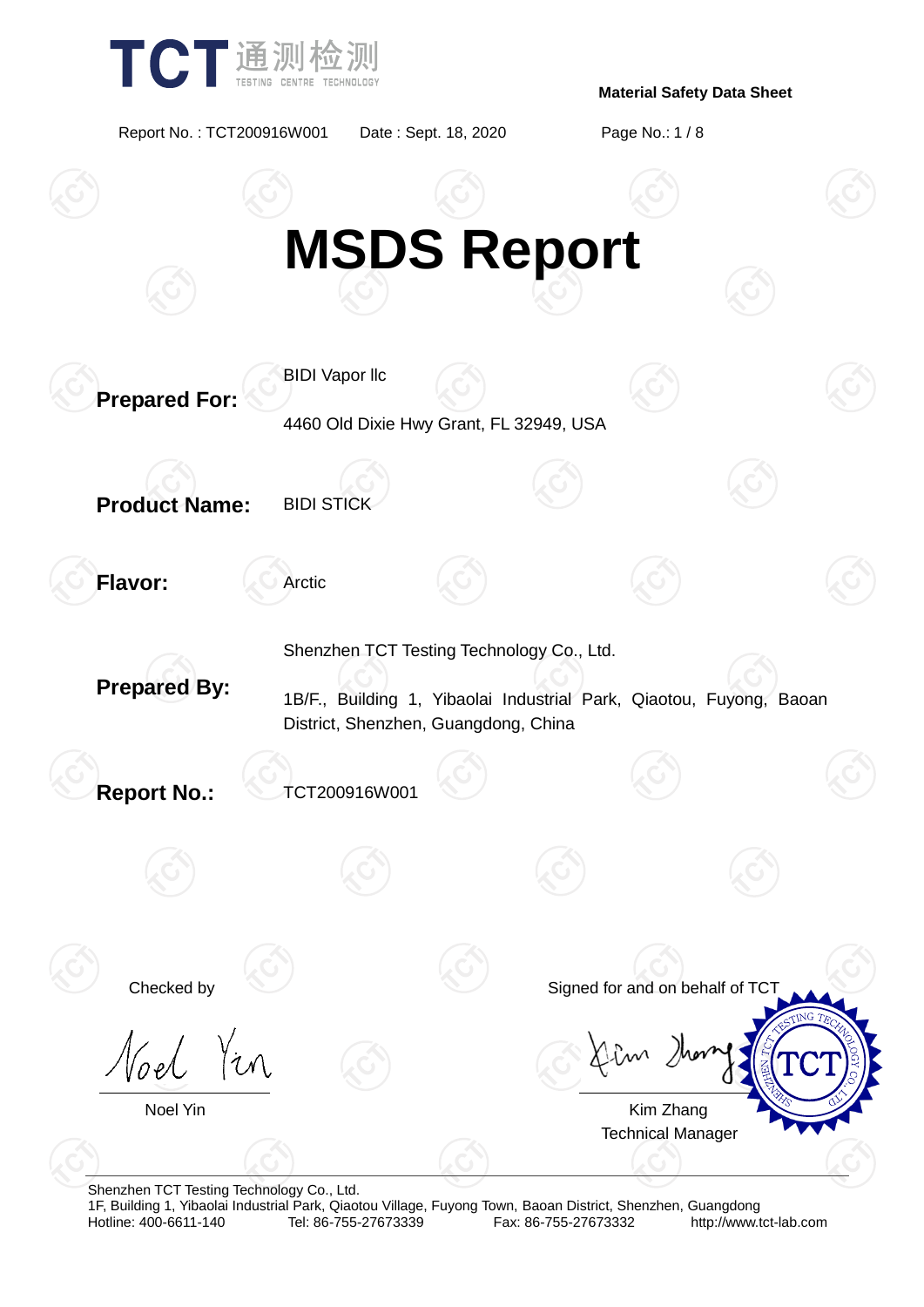

Report No. : TCT200916W001 Date : Sept. 18, 2020 Page No.: 2 / 8

# **Material Safety Data Sheet**

**Regulation (EC) No 1907/2006 (REACH), Annex II**

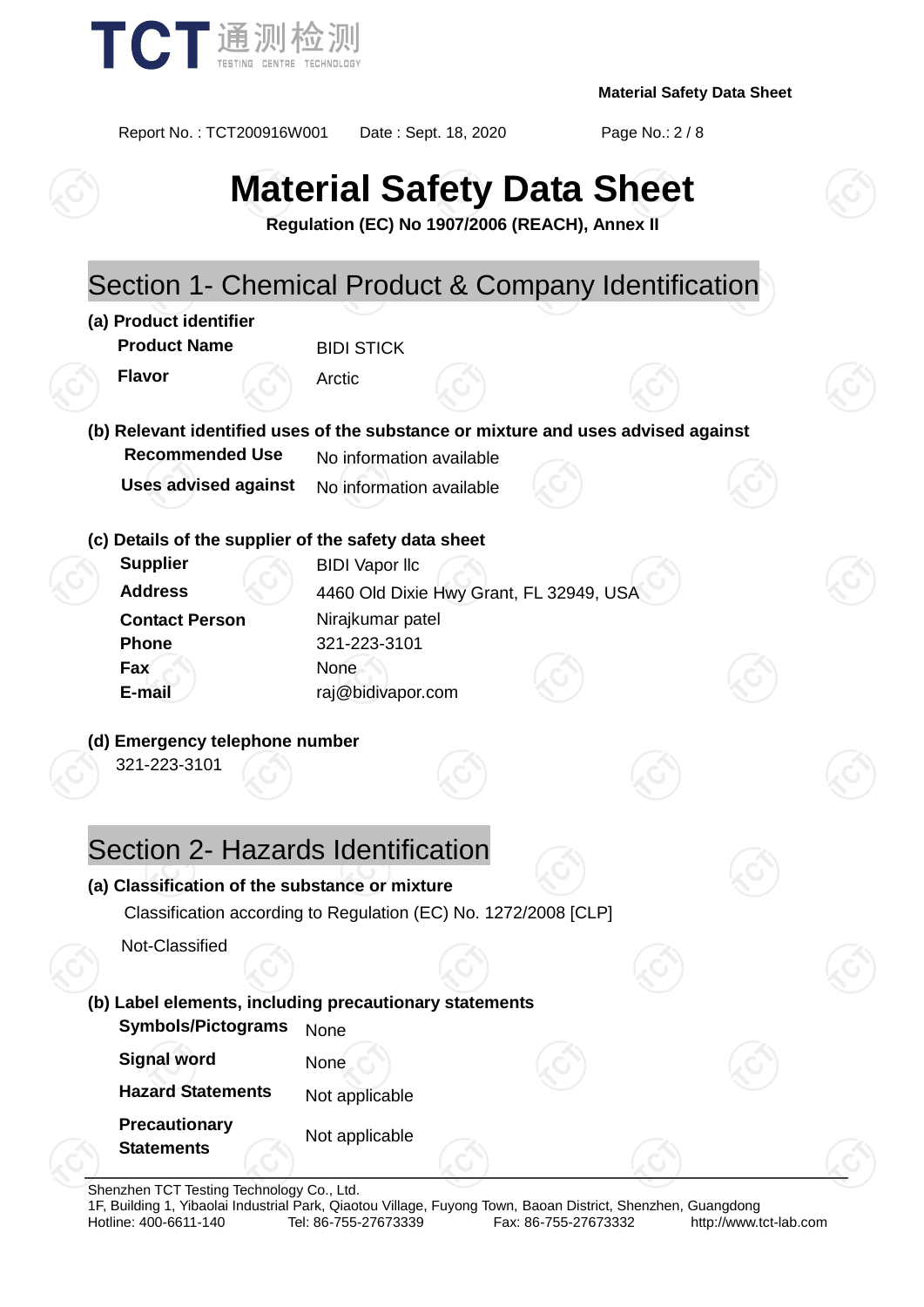

Report No. : TCT200916W001 Date : Sept. 18, 2020 Page No.: 3 / 8

**(c) Other hazards**

No information available





#### **(a) BIDI STICK is a mixture**

| <b>Chemical Name</b> | <b>CAS No.</b> | <b>CONTENT%</b> |
|----------------------|----------------|-----------------|
| Menthol              | 89-78-1        | 3.00            |
| Ethanol              | 64-17-5        | 3.69            |
| <b>Nicotine</b>      | $54 - 11 - 5$  | 5.66            |
| Benzoic acid         | 65-85-0        | 6.94            |
| Propylene Glycol     | $57 - 55 - 6$  | 45.1            |
| Glycerol             | $56 - 81 - 5$  | 34.6            |
| D-Limonene           | 5989-27-5      | 0.105           |
| Eucalyptol           | 470-82-6       | 0.305           |
| I-Menthone           | 14073-97-3     | 0.575           |
| 3-Octanol            | 589-98-0       | 0.016           |
| Menthofuran          | 494-90-6       | 0.009           |

### Section 4- First Aid Measures

#### **(a) Description of first aid measures**

| <b>General advice</b> | In case of accident or unwellness, seek medical advice immediately                                                                                                                                                                    |  |  |  |
|-----------------------|---------------------------------------------------------------------------------------------------------------------------------------------------------------------------------------------------------------------------------------|--|--|--|
| <b>Inhalation</b>     | If fumes or combustion products are inhaled, remove victim to fresh air and<br>keep at rest in a position comfortable for breathing. Get medical<br>advice/attention if you feel unwell                                               |  |  |  |
| Ingestion             | Give water to rinse out mouth, then drink plenty of water, vomiting, and go<br>to a doctor                                                                                                                                            |  |  |  |
| Eye contact           | Keep eyelids apart and away from eye and moving the eyelids by lifting the<br>upper and lower lids occasionally, flush eyes with plenty of water or saline<br>water for at least 15 minutes, call a physician if irritation persists. |  |  |  |
| <b>Skin contact</b>   | Wash off immediately with soap and plenty of water while removing all<br>contaminated clothes and shoes. Wash contaminated clothing before<br>reuse. If skin irritation persists, call a physician.                                   |  |  |  |
|                       |                                                                                                                                                                                                                                       |  |  |  |

#### **(b) Most important symptoms and effects, both acute and delayed**

No information available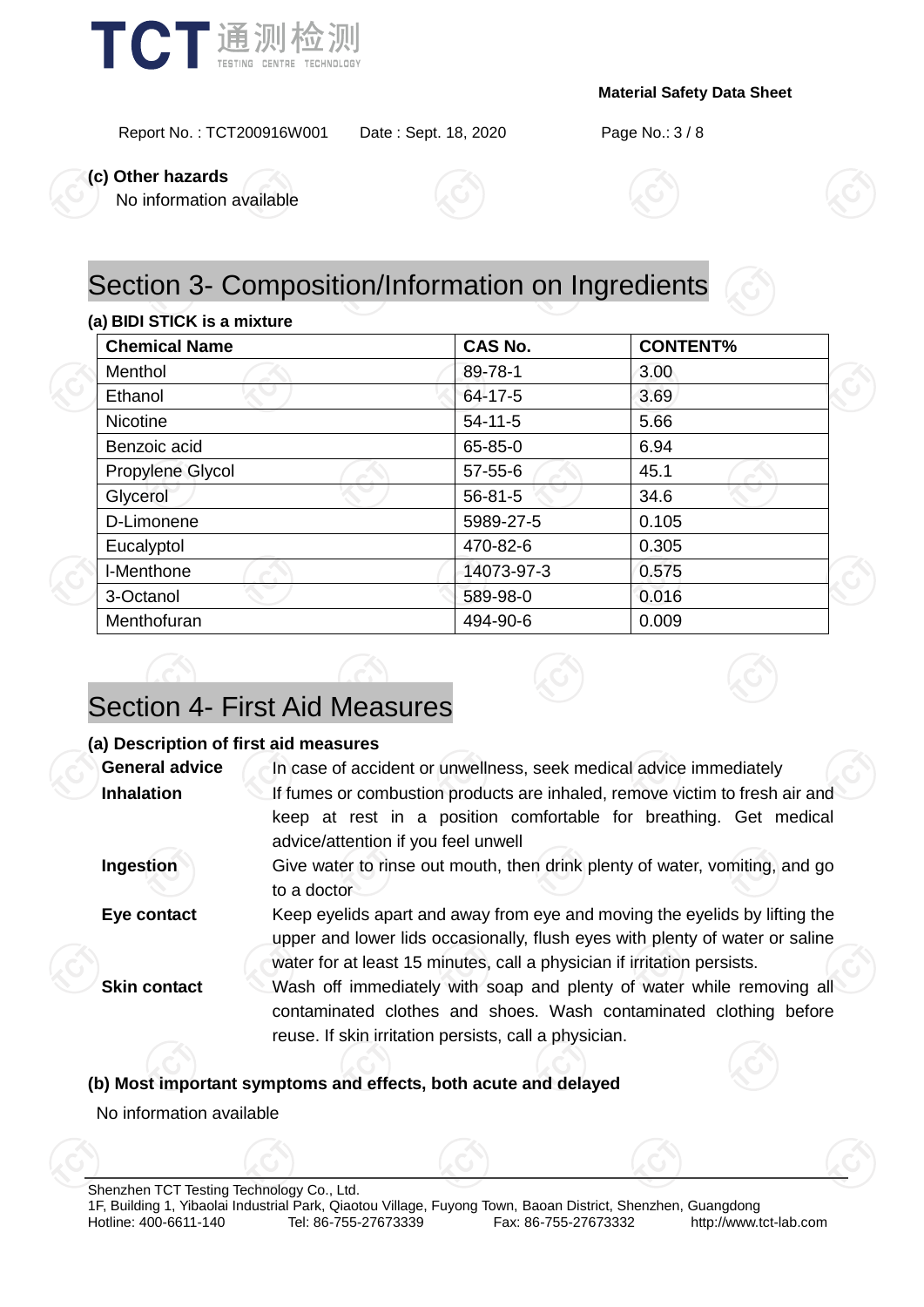

Report No. : TCT200916W001 Date : Sept. 18, 2020 Page No.: 4 / 8

**(c) Indication of any immediate medical attention and special treatment needed**

Treat symptomatically

### Section 5- Fire Fighting Measures

**(a) Extinguishing media**

**Suitable extinguishing media** water, CO<sub>2</sub>, Dry chemical powder, Foam

**Unsuitable** 

**extinguishing media** No information available

**(b) Special hazards arising from the substance or mixture**

No information available

#### **(c) Special protective equipment and precautions for fire-fighters**

Firefighters should wear self-contained breathing apparatus and full firefighting turnout gear; Prevent, by any means available, spillage from entering drains or water courses; Use water delivered as a fine spray to control fire and cool adjacent area.

### Section 6- Accidental Release Measures

**(a) Personal precautions, protective equipment and emergency procedures** Evacuate personnel to safe areas. Avoid contact with skin, eyes or clothing. Ensure adequate ventilation, especially in confined areas. Do not breathe dust/fume/gas/mist/vapors/spray.

#### **(b) Environmental precautions**

Prevent product from entering drains

#### **(c) Methods and material for containment and cleaning up**

Pick up and transfer to properly labeled containers. Avoid generation of dust

### Section 7- Handling and Storage

#### **(a) Precautions for safe handling**

Handle in accordance with good industrial hygiene and safety practice. Avoid contact with skin, eyes or clothing. Avoid generation of dust. Do not breathe dust/fume/gas/mist/vapors/spray

Shenzhen TCT Testing Technology Co., Ltd.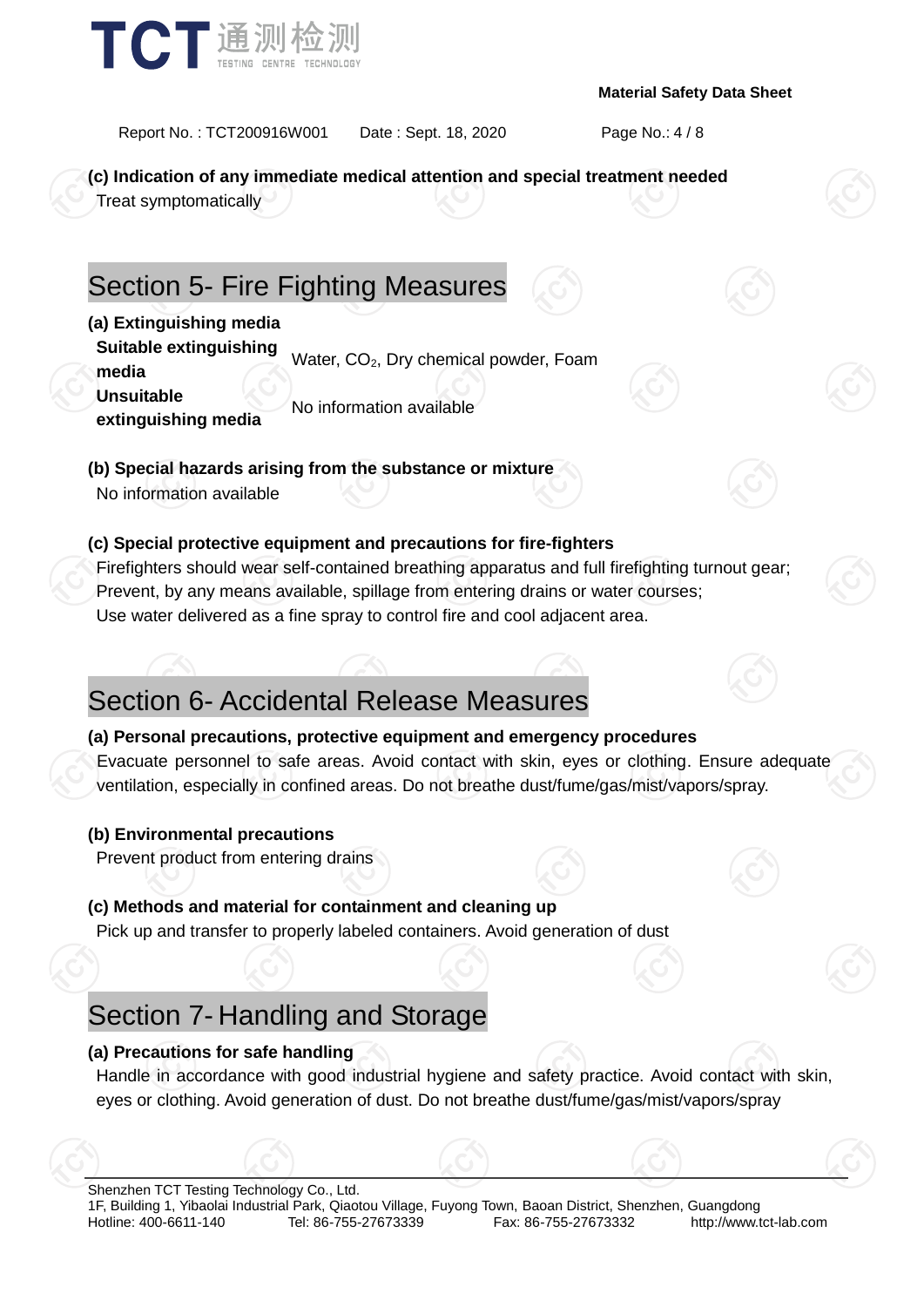

Report No.: TCT200916W001 Date: Sept. 18, 2020 Page No.: 5 / 8

#### **(b) Conditions for safe storage, including any incompatibilities**

Keep containers tightly closed in a dry, cool and well-ventilated place. Protect from moisture and fire. Store away from Oxidant, acids, halogen, Equipped with corresponding varieties and number of fire equipment and leakage emergency treatment equipment.

### Section 8 - Exposure Controls/Personal Protection

#### **(a) Exposure controls**

**Engineering Controls** Ensure adequate ventilation, especially in confined areas

#### **(b) Personal protective equipment**

**Personal protective equipment** Respiratory Protection: Special protection is generally not required, but if exposed to dust, it is recommended to wear self absorption filter dust masks

Skin Protection: Wear suitable protective clothing and gloves

Eye Protection: Not necessary under normal conditions. Wearing chemical safety protective glasses if necessary

**Hygiene Measures** Wash hands or take a shower after working

### **(c) Environmental exposure controls**

Avoid release to the environment

### Section 9- Physical and Chemical Properties

| <b>Physical State</b>                                                           | Appearance: Yellow<br>Form: Liquid<br><b>Odor: Mint Freeze</b> |  |  |
|---------------------------------------------------------------------------------|----------------------------------------------------------------|--|--|
| pH, with indication of the<br>concentration<br>Melting/freezing point           | No data<br>No data                                             |  |  |
| Boiling Point, initial boiling<br>point and Boiling range<br><b>Flash Point</b> | No data<br>No data                                             |  |  |
| <b>Evaporation rate</b>                                                         | No data                                                        |  |  |
| Flammability (soil, gas)<br>Upper/lower flammability or                         | No data<br>No data                                             |  |  |

Shenzhen TCT Testing Technology Co., Ltd.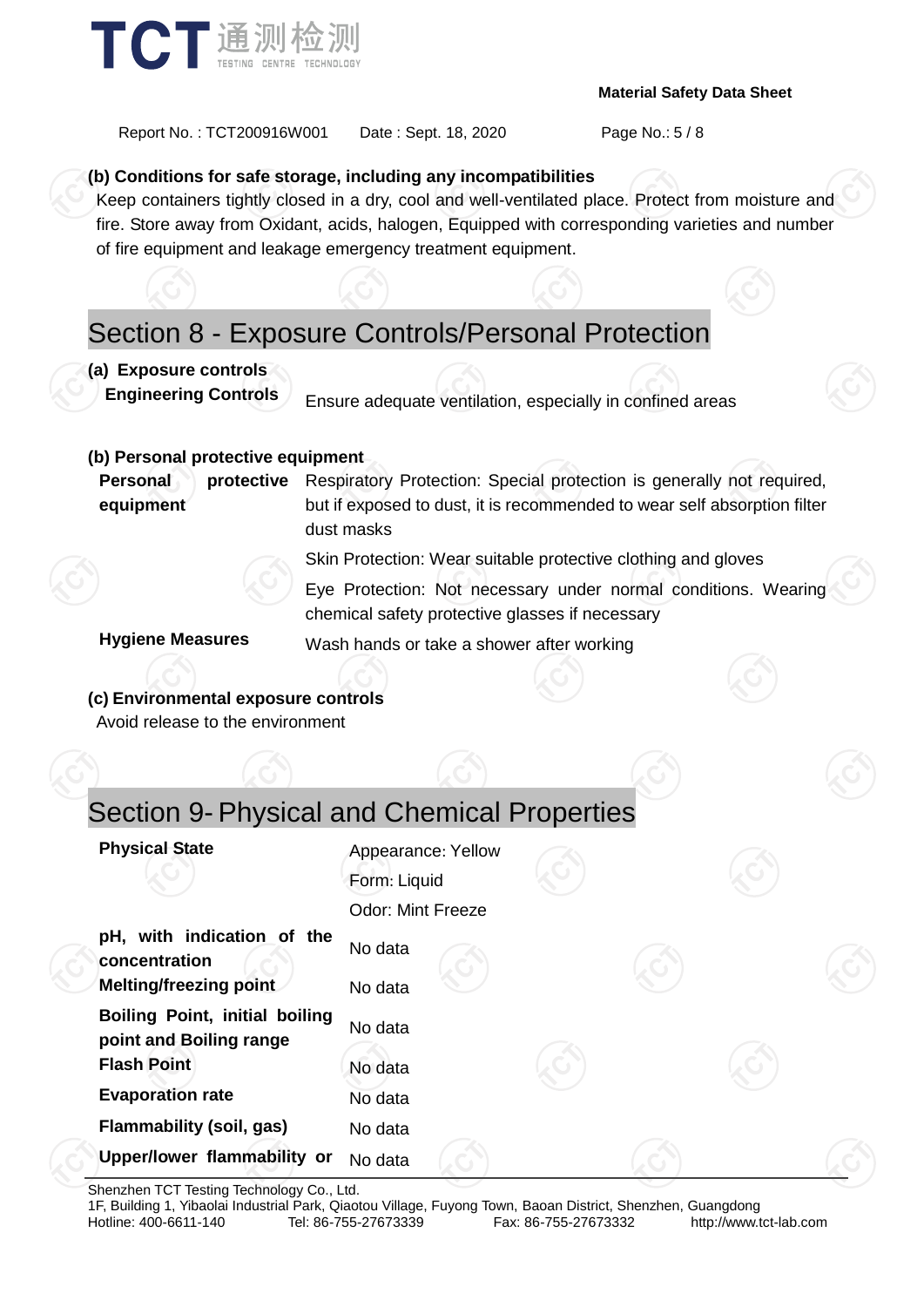

Report No. : TCT200916W001 Date : Sept. 18, 2020 Page No.: 6 / 8

**explosive limits Vapor pressure** No data **Vapor Density (Air = 1)** No data

## **Density/relative density** No data **Solubility in Water** Soluble in water. **Autoignition temperature** No data **Decomposition temperature** No data **Kinematic viscosity** Allow No data **Dynamic viscosity** No data **Explosive properties** No data **Oxidizing properties** No data Section 10 – Stability and Reactivity **(a) Reactivity** Stable under normal conditions **(b) Chemical stability** Stable under recommended storage conditions **(c) Possibility of hazardous reactions** None under normal processing **(d) Conditions to avoid** No information available **(e) Incompatible materials** No information available **(f) Hazardous decomposition products** No information available

Shenzhen TCT Testing Technology Co., Ltd. 1F, Building 1, Yibaolai Industrial Park, Qiaotou Village, Fuyong Town, Baoan District, Shenzhen, Guangdong Fax: 86-755-27673332 http://www.tct-lab.com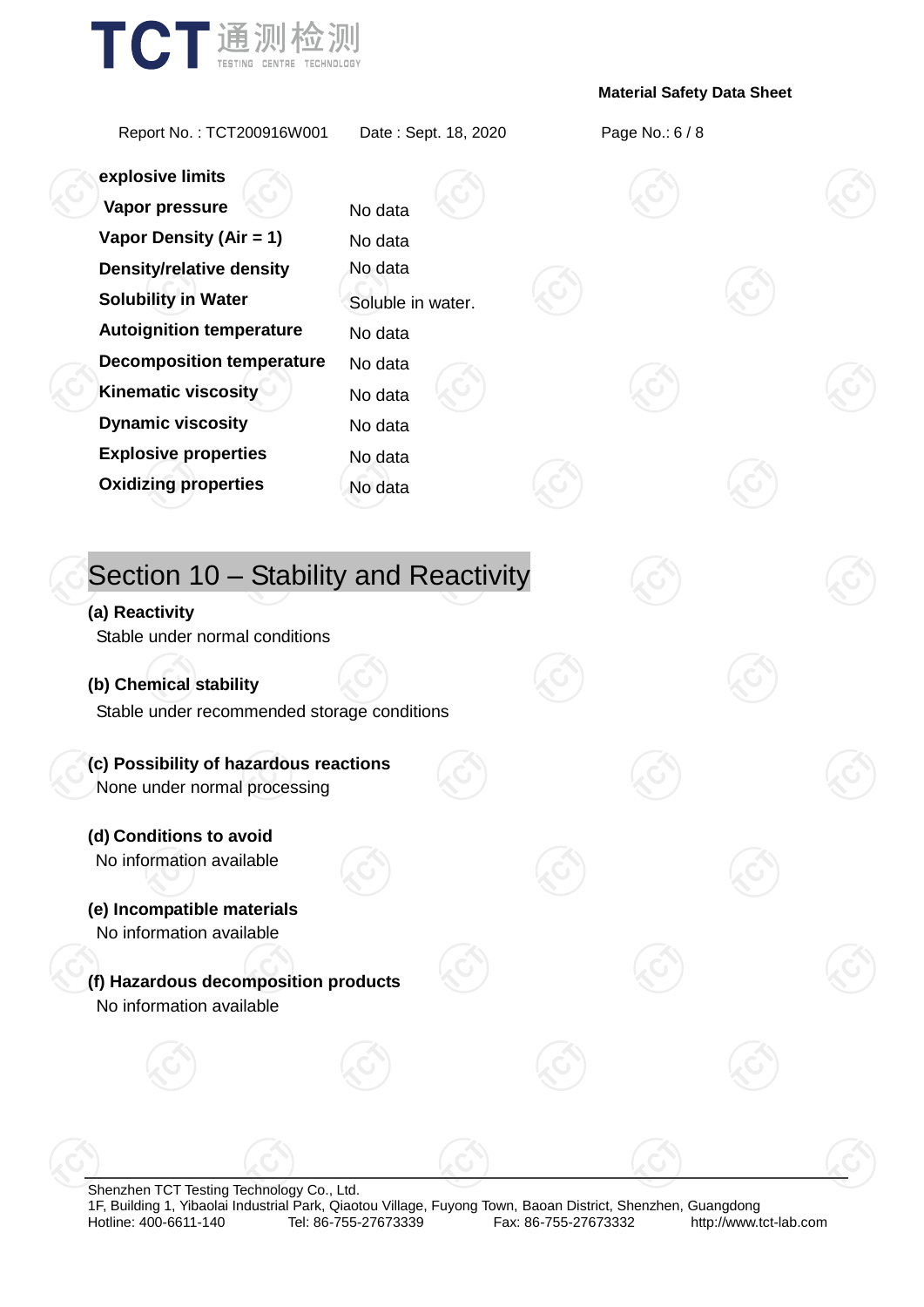

Report No. : TCT200916W001 Date : Sept. 18, 2020 Page No.: 7 / 8

### Section 11 – Toxicological Information

**(a) Information on toxicological effects Acute toxicity** Not classified **Skin corrosion/irritation** Not classified **Serious eye damage/eye irritation** Not classified **Sensitization** Not classified **Germ cell mutagenicity** Not classified **Carcinogenicity Not classified Reproductive toxicity** Not classified **STOT - single exposure** Not classified **STOT - repeated exposure** Not classified **Aspiration hazard** Not classified

### Section 12-Ecological Information

| <b>Toxicity</b>                            | No information available |
|--------------------------------------------|--------------------------|
| <b>Persistence</b><br>and<br>degradability | No information available |
| <b>Bioaccumulative potential</b>           | No information available |
| <b>Mobility in soil</b>                    | No information available |
| Other adverse effects                      | No information available |

### Section 13 – Disposal Considerations

**Waste treatment methods** Product disposal recommendation: Observe local, state and federal laws and regulations.

> Packaging disposal recommendation: Containers may be recycled or re-used. Observe local, state and federal laws and regulations.

> The potential effects on the environment and human health of the substances used in material; the desirability of not disposing of waste material as unsorted municipal waste and of participating in their separate collection so as to facilitate treatment and recycling;

Shenzhen TCT Testing Technology Co., Ltd. 1F, Building 1, Yibaolai Industrial Park, Qiaotou Village, Fuyong Town, Baoan District, Shenzhen, Guangdong http://www.tct-lab.com